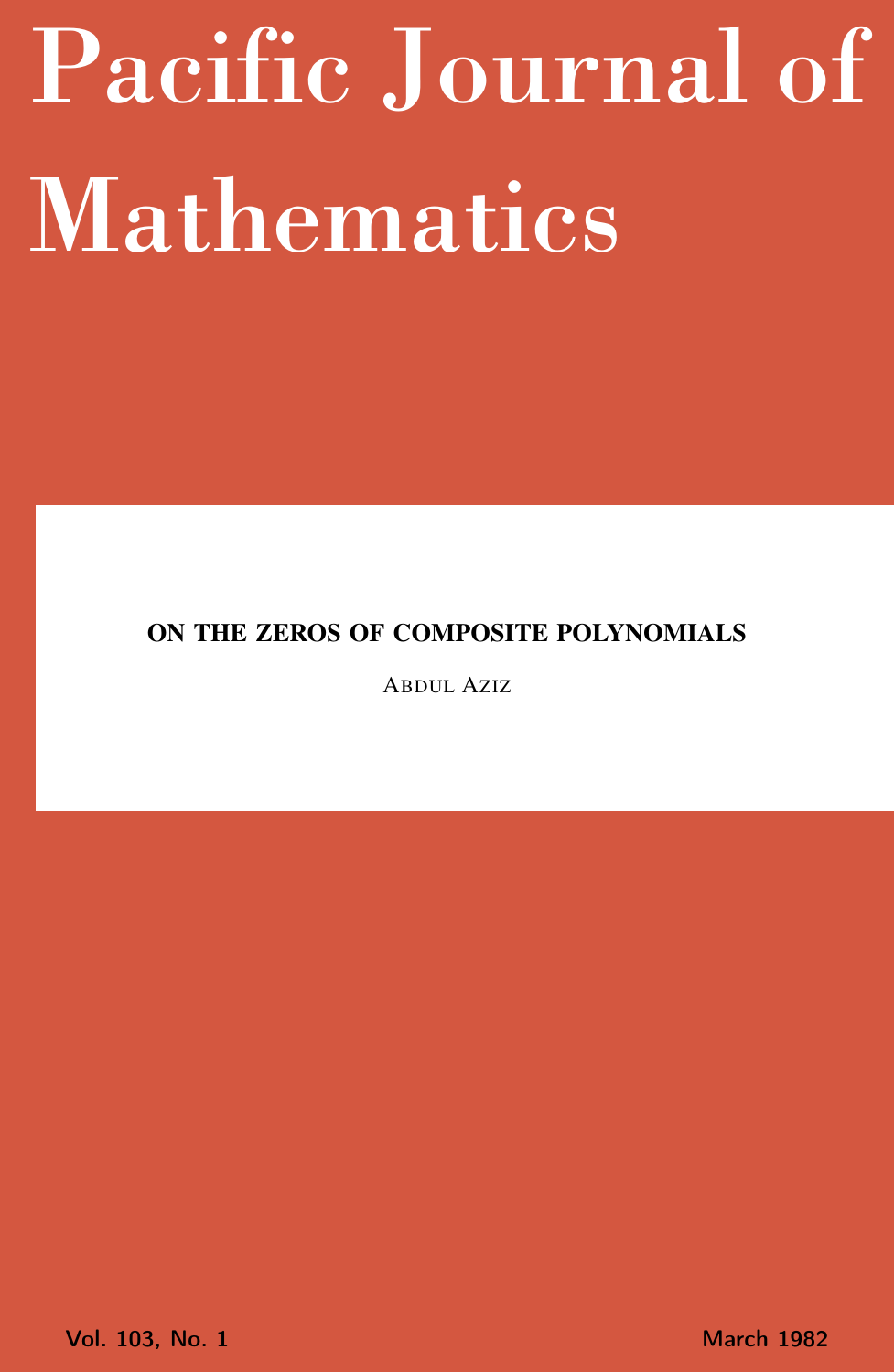## ON THE ZEROS OF COMPOSITE POLYNOMIALS

## ABDUL AZIZ

Let  $P(z) = \sum_{j=0}^{n} C(n, j) A_j z^j$  and  $Q(z) = \sum_{j=0}^{n} C(n, j) B_j z^j$ ,  $A<sub>n</sub>B<sub>n</sub> \div 0$ , be two polynomials of the same degree *n*. If  $P(z)$ and  $Q(z)$  are apolar and if one of them has all its zeros in a circular region  $C$ , then according to a famous result known as Grace's theorem, the other will have at least one zero in  $C$ . In this paper we propose to relax the condition that  $P(z)$  and  $Q(z)$  are of the same degree. Instead, we will assume  $P(z)$  and  $Q(z)$  to be the polynomials of arbitrary degree *n* and *m* respectively,  $m \leq n$ , with their coefficients satisfying an apolar type relation and obtain certain generalizations of Grace's theorem for the case when the circular region C is a circle  $|z|=r$ . As an application of these results, we also generalize some results of Szegö, Cohn and Egerváry.

Two polynomials

$$
P(z) = \sum_{j=0}^n C(n, j) A_j z^j \quad \text{and} \quad Q(z) = \sum_{j=0}^n C(n, j) B_j z^j \; , \qquad A_n B_n \neq 0 \; ,
$$

of the same degree  $n$  are said to be apolar if their coefficients satisfy the relation

$$
(1) \tA_0B_n-C(n,1)A_1B_{n-1}+C(n,2)A_2B_{n-2}+\cdots+(-1)^nA_nB_0=0.
$$

As to the relative location of the zeros of  $P(z)$  and  $Q(z)$ , we have the following fundamental result due to Grace [1, p. 61].

**THEOREM** A. If  $P(z)$  and  $Q(z)$  are apolar polynomials and if one of them has all its zeros in a circlar region C, then the other will have at least one zero in C.

Here we propose to relax the condition that the polynomials  $P(z)$  and  $Q(z)$  are of the same degree and prove

**THEOREM 1.** If  $P(z) = \sum_{i=0}^{n} C(n, j) A_i z^i$  and  $Q(z) = \sum_{i=0}^{n} C(m, j) B_i z^i$ are two polynomials of degree n and m respectively,  $m \leq n$ , such that

 $C(m, 0)A_0B_m - C(m, 1)A_1B_{m-1} + \cdots + (-1)^m C(m, m)A_mB_0 = 0$ ,  $(2)$ then the following holds.

(i) If  $Q(z)$  has all its zeros in the circle  $|z| \leq r$ , then  $P(z)$  has at least one zero in  $|z| \leq r$ .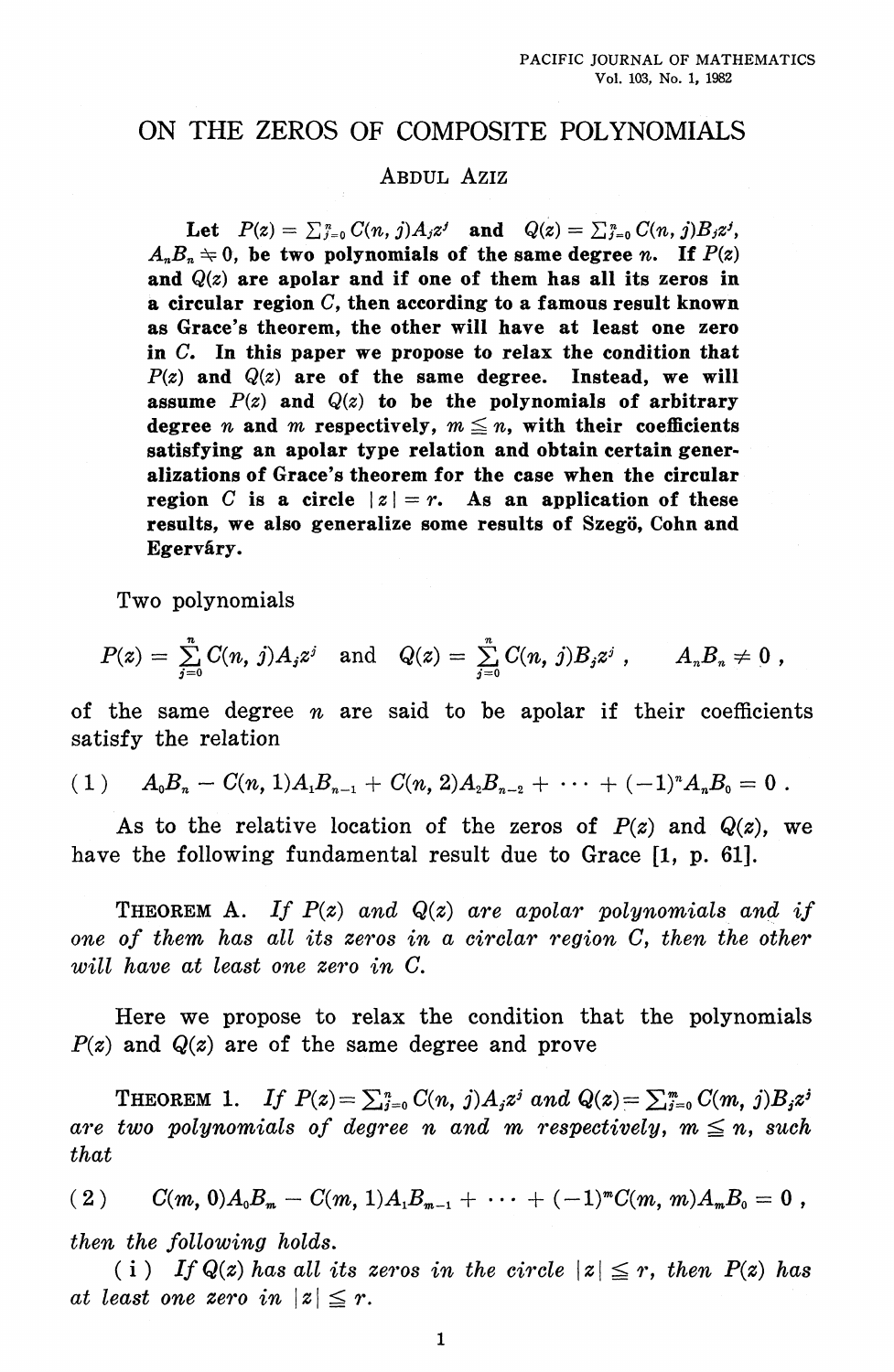(ii) If  $P(z)$  has all its zeros in the region  $|z| \ge r$ , then  $Q(z)$ has at least one zero in  $|z| \geq r$ .

REMARK 1. If in Theorem 1, the polynomial  $P(z)$  has all its zeros in a circle  $|z| \leq r$  and  $m < n$ , then the polynomial  $Q(z)$  need not have any in zero in  $|z| \leq r$ . For consider the polynomials

$$
P(z) = 1 + z + z^{2} + \cdots + z^{n} \equiv \sum_{j=0}^{n} C(n, j) A_{j} z^{j} , \qquad n > 1
$$

and

$$
Q(z)=n+z,
$$

then  $m = 1 < n$  and the relation (2) is satisfied. But  $P(z)$  has all its zeros in the circle  $|z| \leq 1$ , whereas the only zero of  $Q(z)$  lies in  $|z|>1$ .

In case  $m = n$ , Theorem 1 reduces to Theorem A when the circular region C is the circle  $|z|=r$ .

For the proof of Theorem 1, we need the following lemmas.

**LEMMA 1.** If all the zeros of a polynomial  $P(z)$  of degree n lie in  $|z| > r$ ,  $r > 0$  and  $|w| \leq r$ , then the polynomial

$$
P_1(z) = nP(z) + (w - z)P'(z)
$$

has all its zeros in  $|z| > r$ .

This result is, essentially, due to Szegö [2]. For the sake of completeness we shall present an independent proof of this lemma.

*Proof of Lemma* 1. The polynomial  $P(z)$  has all its zeros in  $|z| > r > 0$ , therefore, if  $z_1, z_2, \dots, z_n$  are the zeros of  $P(z)$ , then  $|z_j| > r$  for  $j = 1, 2, \dots, n$  and

$$
\frac{zP'(z)}{P(z)}=\mathop{\textstyle \sum}_{j=1}^n\frac{z}{z-z_j}\,.
$$

Now if  $z = re^{i\theta}$ ,  $0 \le \theta < 2\pi$ , then we have

$$
\text{Re } \frac{r e^{i \theta} P'(r e^{i \theta})}{P(r e^{i \theta})} = \textstyle \sum \limits_{j=1}^{n} \text{Re } \frac{r e^{i \theta}}{r e^{i \theta} - z_{j}} < \textstyle \sum \limits_{j=1}^{n} \frac{1}{2} = \frac{n}{2} \text{ .}
$$

This implies

$$
\text{Re } \frac{zP'(z)}{nP(z)} < \frac{1}{2} \quad \quad \text{for} \quad |z| = r \; .
$$

Equivalently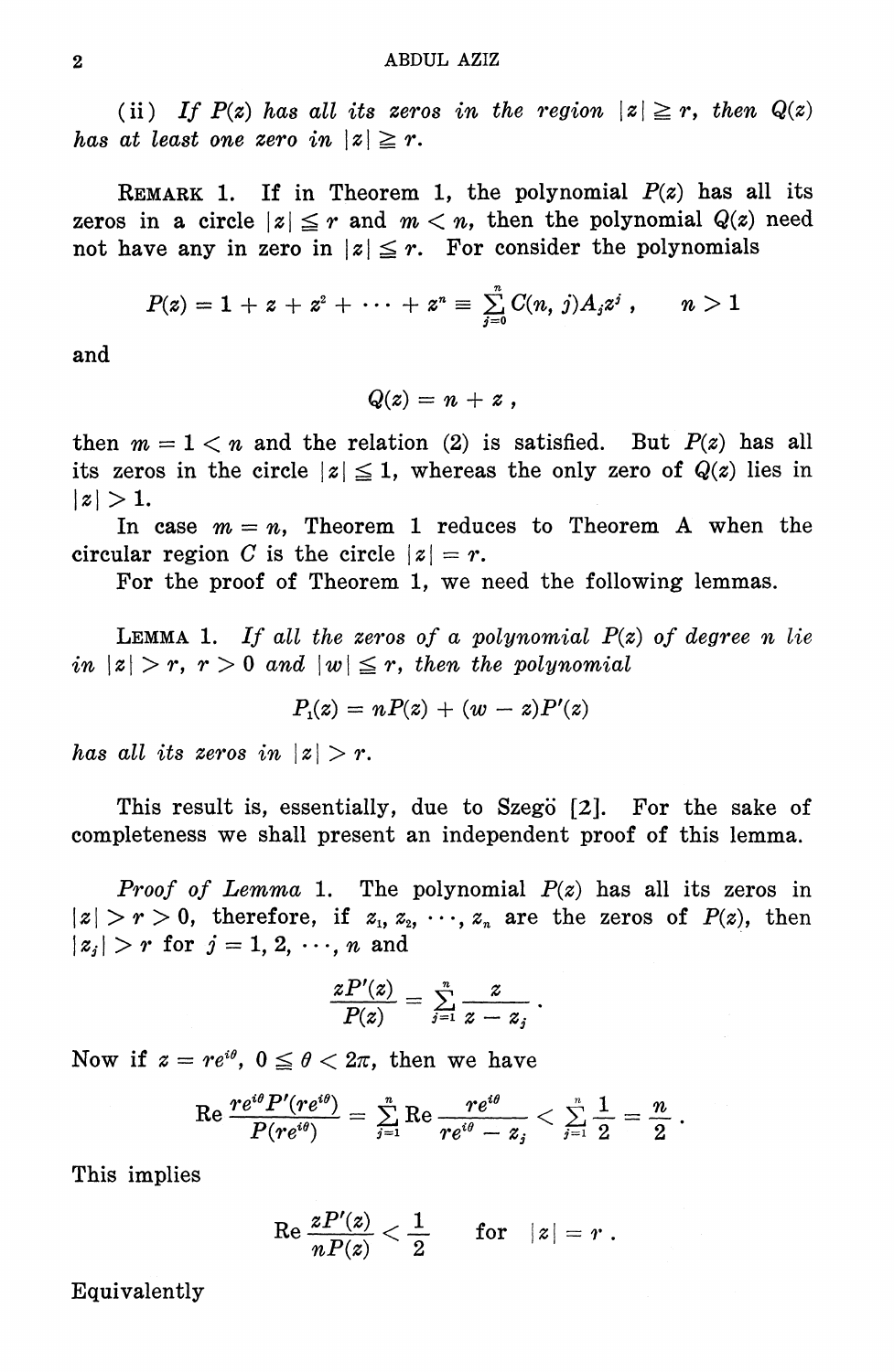$$
\left|\frac{zP'(z)}{nP(z)}\right|<\left|1-\frac{zP'(z)}{nP(z)}\right| \qquad {\text{\rm for}}\quad |z|=r\;.
$$

Since  $P(z) \neq 0$  for  $|z| = r$ , it follows that

(3) 
$$
|zP'(z)| < |nP(z) - zP'(z)|
$$
 for  $|z| = r$ .

Applying Rouche's theorem and noting that  $P(z) \neq 0$  for  $|z| \leq r$ , we conclude that the polynomial  $nP(z) - zP'(z)$  has no zero in  $|z| < r$ . If now w is any complex number such that  $|w| \leq r$ , then from (3) we have

$$
|wP'(z)| \le r |P'(z)| = |zP'(z)| < |nP(z) - zP'(z)| \quad \text{for} \quad |z| = r.
$$

This implies according to Rouche's theorem again, that the polynomials  $nP(z) - zP'(z)$  and  $nP(z) + (w - z)P'(z)$  have the same of zeros in  $|z| < r$ . Consequently, the polynomial number  $nP(z) + (w - z)P'(z)$  has no zero in  $|z| < r$ . This polynomial does not vanish for  $|z|=r$  either. Because, if for some  $z=z_0$ , with  $|z_{0}|=r$ 

$$
nP(z_{\scriptscriptstyle 0})\,+\,(w\,-\,z_{\scriptscriptstyle 0})P'(z_{\scriptscriptstyle 0})=\,0\,\,,
$$

then

$$
|\, n P(z_0) - z_0 P'(z_0) | = |\, w P'(z_0) | \leqq r \, |\, P'(z_0) | = |\, z_0 P'(z_0) |
$$

But this is a contradiction to (3). Hence we conclude that the polynomial  $nP(z) + (w - z)P'(z)$  has no zero in  $|z| \leq r$  and this proves the lemma.

An immediate consequence of Lemma 1 is the following

**LEMMA** 2. If all the zeros of a polynomial  $P(z)$  of degree n lie in  $|z| \ge r$ ,  $r > 0$  and  $|w| < r$ , then the polynomial

$$
P_1(z) = nP(z) + (w - z)P'(z)
$$

has all its zeros in  $|z| \geq r$ .

We also need

LEMMA 3 [1, p. 52, Eq. (13, 9)]. If  $P(z) = \sum_{j=0}^{n} C(n, j) A_j z^j$  is a polynomial of degree n and  $w_1, w_2, \cdots, w_m$  are m,  $m \leq n$ , arbitrary real or complex numbers, then the kth polar derivative

 $P_k(z) = (n - k + 1)P_{k-1}(z) + (w_k - z)P'_{k-1}(z)$ ,  $k = 1, 2, \dots, m$ 

of  $P(z)$  with  $P_0(z) = P(z)$ , can be written in the form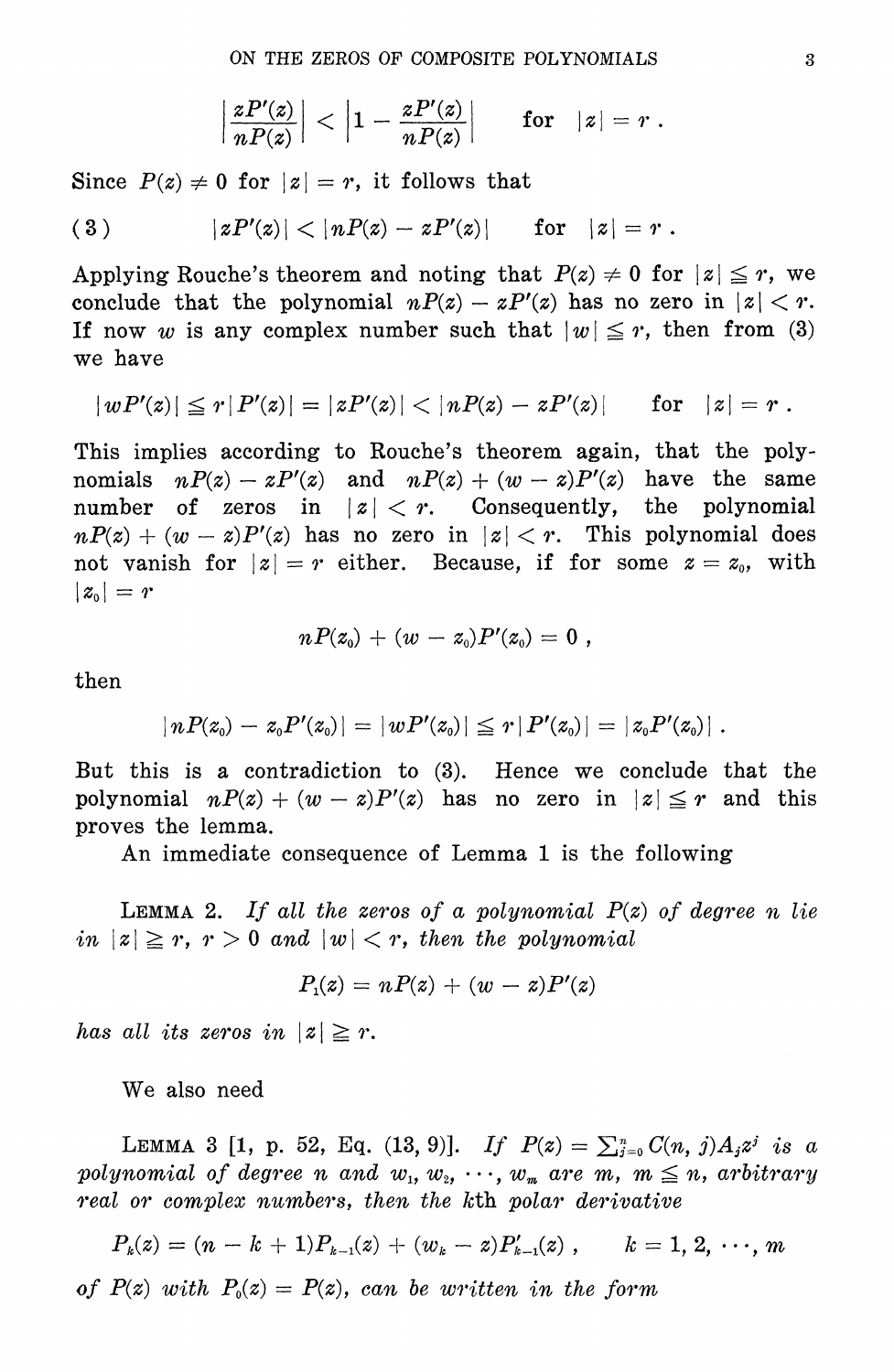$$
P_k(z) = \sum_{j=0}^{n-k} C(n-k, j) A_j^{(k)} z^j,
$$

 $where$ 

$$
A_j^{(k)} = n(n-1)\cdots (n-k+1) \sum_{i=0}^k S(k,i) A_{i+j},
$$

and  $S(k, i)$  being the symmetric function consisting of the sum of all possible products of  $w_1, w_2, \dots, w_k$  taken i at a time.

*Proof of Theorem 1.* Let  $w_1, w_2, \dots, w_m$  be the zeros of  $Q(z)$ , so that we have

$$
(4) \qquad \sum_{j=0}^m C(m, j) B_j z^j = B_m(z-w_1)(z-w_2) \cdots (z-w_m) .
$$

Equating the coefficients of the like powers of  $z$  on the two sides of  $(4)$ , we get

$$
(5) \tC(m, j)B_{m-j} = C(m, m-j)B_{m-j} = (-1)^{j}S(m, j)B_{m}
$$

where  $S(m, j)$  is the symmetric function consisting of the sum of all possible products of  $w_1, w_2, \dots, w_m$  taken j at a time.

Now suppose that all the zeros of  $Q(z)$  lie in  $|z| \leq r$ . We have to show that at least one zero of  $P(z)$  lies in  $|z| \leq r$ . Assume the That is, assume that the polynomial  $P(z)$  has all its contrary. zeros in  $|z| > r$ . Since  $|w_i| \leq r$ ,  $i = 1, 2, \dots, m$  it follows by the repeated applications of Lemma 1 that all the zeros of each polar derivative

(6) 
$$
P_k(z) = (n - k + 1)P_{k-1}(z) + (w_k - z)P'_{k-1}(z)
$$
,  $k = 1, 2, \cdots, m$ ,

also lie in  $|z| > r$ . Hence in particular all the zeros of  $P_m(z)$  lie in  $|z| > r$ . But by Lemma 3,  $P_m(z)$  can be written as

(7) 
$$
P_m(z) = \sum_{j=0}^{n-m} C(n-m, j) A_j^{(m)} z^j,
$$

were

$$
A_j^{(m)} = n(n-1)\cdots (n-m+1) \sum_{i=0}^m S(m, i) A_{i+j}
$$
  
= 
$$
\frac{n(n-1)\cdots (n-m+1)}{B_m} \sum_{i=0}^m (-1)^i C(m, i) B_{m-i} A_{i+j}.
$$

Since by hypothesis

$$
A_0^{(m)} = \frac{n(n-1)\cdots(n-m+1)}{B_m} \sum_{i=0}^m (-1)^i C(m, i) B_{m-i} A_i = 0,
$$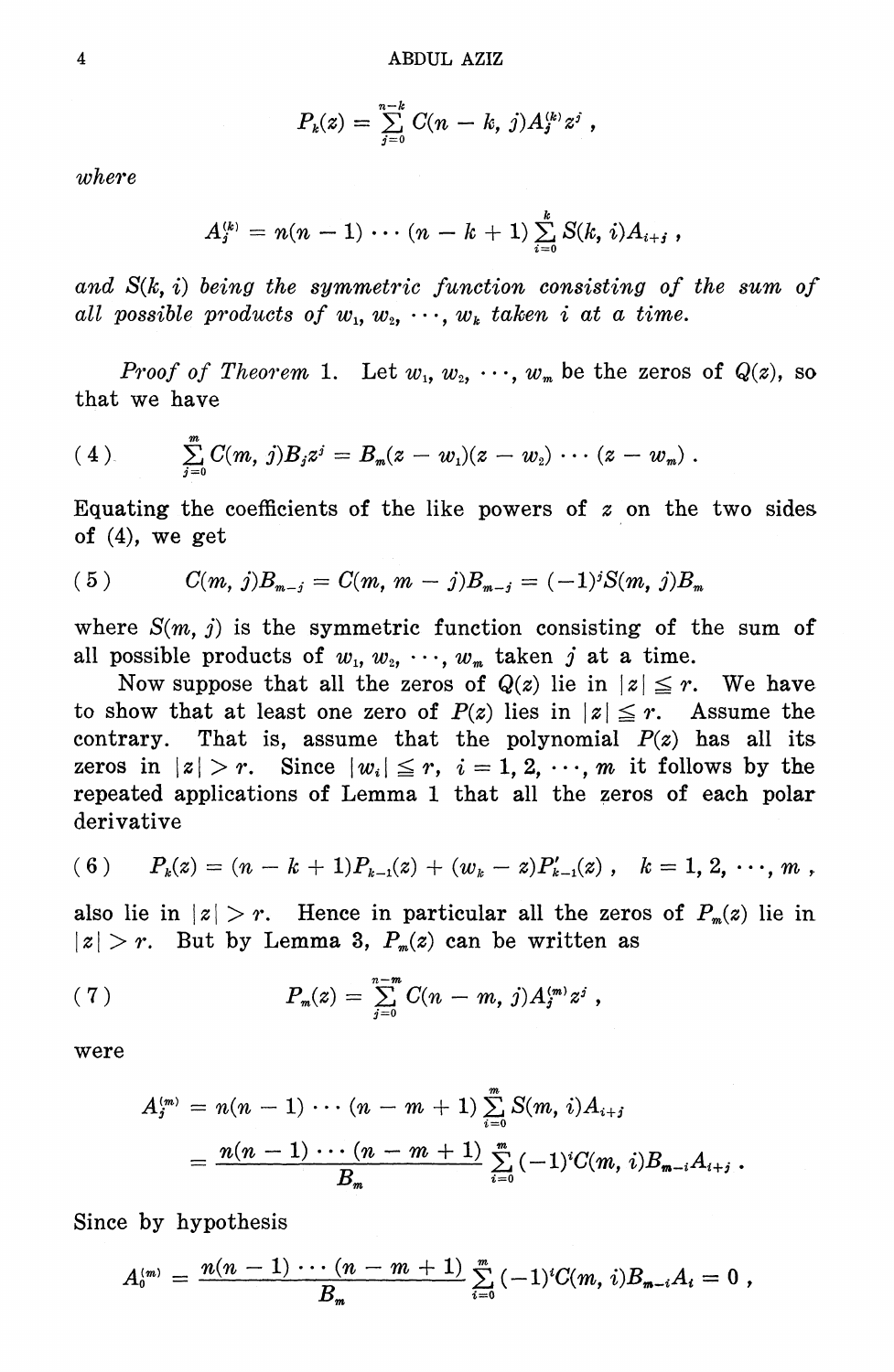therefore, if 
$$
n > m
$$
, we get from (7)  $P_m(0) = 0$ . This shows that  $z = 0$  is a zero of  $P_m(z)$ , which is a contradiction to (6). In case  $n = m$ , from (7) we have

$$
P_{\scriptscriptstyle m}(z)\,\equiv\,A_{\scriptscriptstyle 0}^{\scriptscriptstyle(m)}\,=\,0\,\,.
$$

Since

$$
P_m(z) = P_{m-1}(z) + (w_m - z) P'_{m-1}(z) ,
$$

it follows that

 $P_{m-1}(w_n) = 0$ .

But  $|w_m| \leq r$ , this contradicts (6) again. Hence in any case we conclude that  $P(z)$  must have a zero in  $|z| \leq r$ . This completes the proof of the first part of the theorem.

To establish part (ii) of Theorem 1, we suppose that all the zeros of  $P(z)$  lie in  $|z| \ge r$ . We have to show that at least one zero of  $Q(z)$  lies in  $|z| \geq r$ . Assume that all the zeros of  $Q(z)$  lie in  $|z| < r$ , so that  $|w_i| < r$ ,  $i = 1, 2, \dots, m$ . Then it follows by the repeated applications of Lemma 2 that all the zeros of each polar derivative

$$
P_{\scriptscriptstyle k}(z)=(n-k+1)P_{\scriptscriptstyle k-1}(z)+(w_{\scriptscriptstyle k}-z)P_{\scriptscriptstyle k-1}'(z)\;,\quad \ \ \, k=1,\,2,\,\cdots,\,m\;,
$$

lie in  $|z| \geq r$ . We shall now proceed similarly as before and complete the proof of the 2nd part of the theorem.

We may apply Theorem 1 to the polynomials  $z^n$   $P(1/z)$  and  $z^mQ(1/z)$  to get the following

COROLLARY 1. If  $P(z) = \sum_{j=0}^n C(n, j) A_j z^j$ ,  $A_0 A_n \neq 0$  and  $Q(z) =$  $\sum_{j=0}^{m} C(m, j) B_j z^j$ ,  $B_0 B_m \neq 0$  are two polynomials of degree n and m respectively,  $m \leq n$ , such that

$$
(8) \quad C(m, 0)B_0A_n-C(m, 1)B_1A_{n-1}+\cdots+(-1)^mC(m, m)B_mA_{n-m}=0,
$$

then the following holds.

(i) If  $Q(z)$  has all its zeros in  $|z| \ge r$ , then  $P(z)$  has at least one zero in  $|z| \geq r$ .

(ii) If  $P(z)$  has all its zeros in  $|z| \leq r$ , then  $Q(z)$  has at least one zero in  $|z| \leq r$ .

The next corollary is obtained by applying Theorem 1 to the polynomials  $P(z)$  and  $z^m Q(1/z)$  with  $r=1$ .

COROLLARY 2. If  $P(z) = \sum_{j=0}^n C(n, j) A_j z^j$ ,  $A_n \neq 0$  and  $Q(z) =$  $\sum_{j=0}^m C(m, j)B_j z^j$ ,  $B_0 B_m \neq 0$  are two polynomials of degree n and m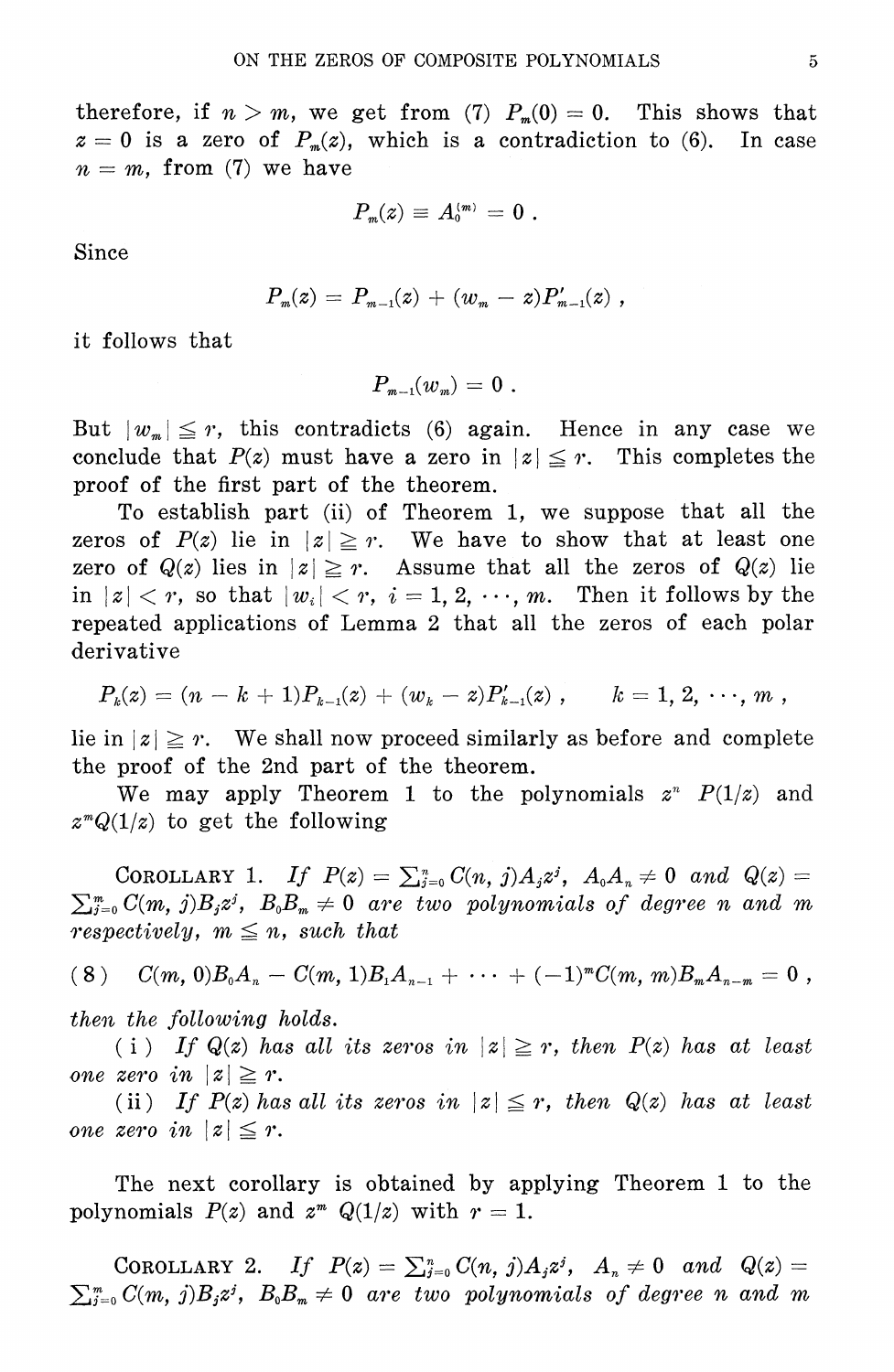respectively,  $m \leq n$ , such that

$$
(9) \qquad C(m, 0)A_0B_0-C(m, 1)A_1B_1+\cdots+(-1)^mC(m, m)A_mB_m=0,
$$

then the following holds.

(i) If  $Q(z)$  has all its zeros in  $|z| \ge 1$ , then  $P(z)$  has at least one zero in  $|z| \leq 1$ .

(ii) If  $P(z)$  has all its zeros in  $|z| \geq 1$ , then  $Q(z)$  has at least one zero in  $|z| \leq 1$ .

If we apply Theorem 1 to the polynomials  $z^n$   $P(1/z)$  and  $Q(z)$ with  $r=1$ , we get the following

COROLLARY 3. If  $P(z) = \sum_{j=0}^n C(n, j) A_j z^j$ ,  $A_0 A_n \neq 0$  and  $Q(z) =$  $\sum_{j=0}^{m} C(m, j) B_j z^j$ ,  $B_m \neq 0$  are two polynomials of degree n and m *respectively,*  $m \leq n$ *, such that* 

 $C(m, 0)A_nB_m-C(m, 1)A_{n-1}B_{m-1}+\cdots+(-1)^mC(m, m)A_{n-m}B_0=0$ ,  $(10)$ 

then we have the following:

(i) If  $Q(z)$  has all its zeros in  $|z| \leq 1$ , then  $P(z)$  has at least one zero in  $|z| \geq 1$ .

(ii) If  $P(z)$  has all its zeros in  $|z| \leq 1$ , then  $Q(z)$  has at least one zero in  $|z| \geq 1$ .

As an application of Theorem 1, we shall deduce the following partial generalization of a result due to Szegö  $[1, p. 65]$ .

**THEOREM** 2. If all the zeros of a polynomial  $P(z) = \sum_{j=0}^{n} C(n, j) A_j z^j$ of degree n lie in  $|z| \geq r$  and if  $\beta$  is a zero of the polynomial  $Q(z) =$  $\sum_{i=0}^{m} C(m, j) B_i z^i$ ,  $B_0 B_m \neq 0$  of degree m,  $m \leq n$ , then every zero w of the polynomial  $R(z) = \sum_{j=0}^m C(m, j) A_j B_j z^j$  of degree m, has the form  $w = -\alpha\beta$  where  $\alpha$  is a suitably chosen point in  $|z| \geq r$ .

*Proof of Theorem 2.* If w is a zero of  $R(z)$ , then

(11) 
$$
R(w) = \sum_{j=0}^{m} C(m, j) A_j B_j w^j = 0.
$$

Equation (11) shows that the polynomials

$$
P(z) = C(n, 0)A_0 + C(n, 1)A_1z + \cdots + C(n, n)A_nz^n
$$

and

$$
z^{m}Q(-w/z) = C(m, 0)(-1)^{m}B_{m}w^{m} + \cdots
$$
  
- C(m, m - 1)B\_{1}wz^{m-1} + C(m, m)B\_{0}z^{m}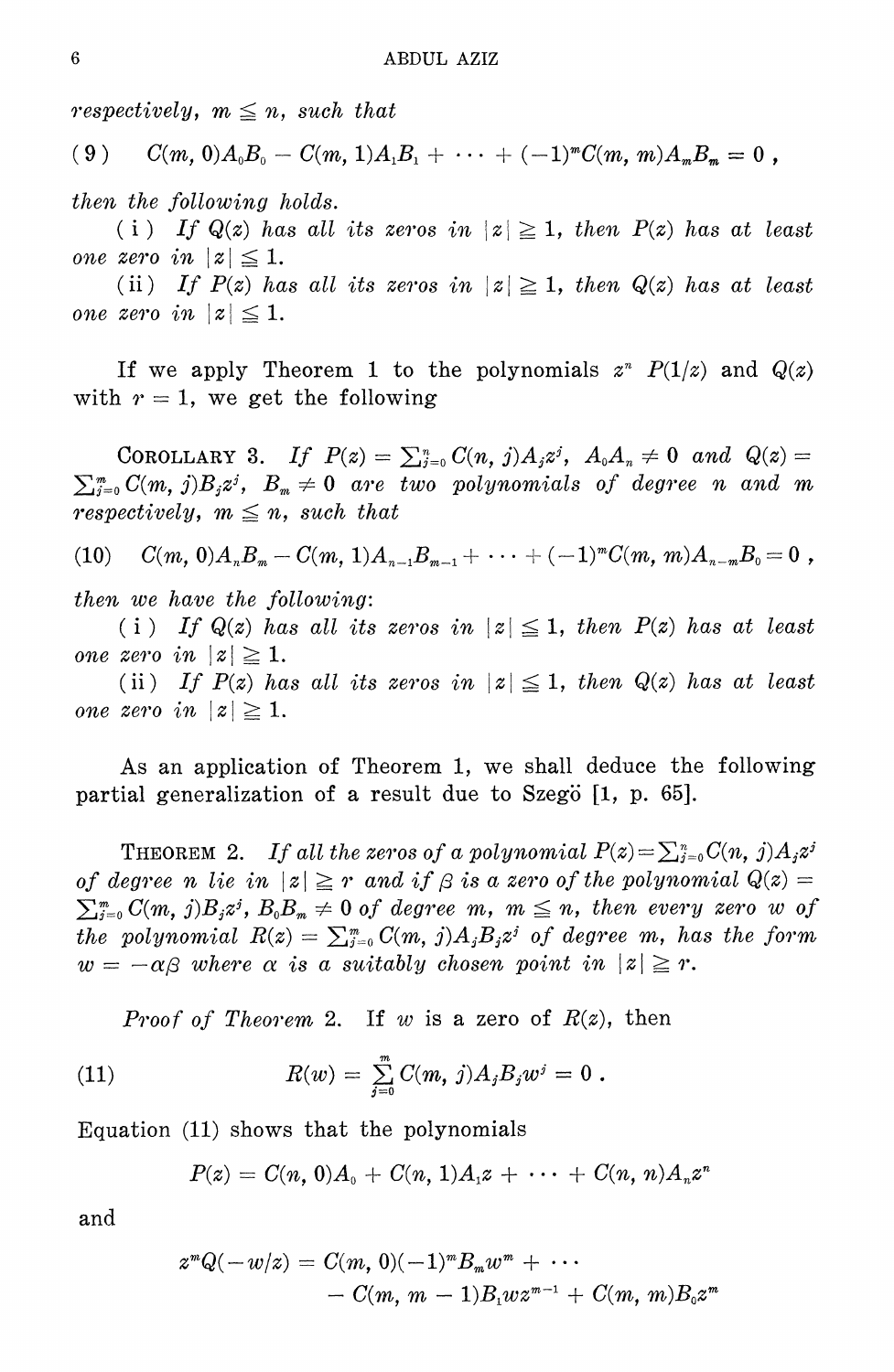satisfy the condition of Theorem 1. Since all the zeros of  $P(z)$  lie in  $|z| \ge r$ , it follows from the 2nd part of Theorem 1 that  $z^m Q(-w/z)$ has at least one zero in  $|z| \geq r$ . If  $\beta_1, \beta_2, \dots, \beta_m$  are the zeros of  $Q(z)$ , then the zeros of  $z^mQ(-w/z)$  are  $-w/\beta_1, -w/\beta_2, \cdots, -w/\beta_m$ . One of these zeros must be  $\alpha$  where  $|\alpha| \geq r$ . Therefore, we must have  $w = -\alpha \beta_i$  for some  $j = 1, 2, \dots, m$ . This complete the proof. Exactly in the same way as Theorem 2, we may deduce the

following result from the 2nd part of Corollary 1.

**THEOREM** 3. If all the zeros of the polynomial  $P(z) =$  $\sum_{i=0}^n C(n, j)A_i z^i$  of degree n lie in  $|z| \leq r$  and if  $\beta$  is a zero of the polynomial  $Q(z) = \sum_{j=0}^m C(m, j) B_j z^j$ ,  $B_0 B_m \neq 0$ , then every zero w of the polynomial

$$
R(z) \, = \, \textstyle \sum\limits_{j=0}^{m} \, C(m, \, j) A_{n-m+j} B_j z^j \,\, , \qquad m \, \leq \, n \,\, ,
$$

has the form  $w = -\alpha\beta$  where  $\alpha$  is a suitably chosen point in  $|z| \leq r$ .

From Theorem 3, we immediately deduce the following corollary which presents a generalization of a result due Cohn and Egerváry  $[1, p. 66, Cor. (16, 1a)].$ 

COROLLARY 4. If all the zeros of  $P(z) = \sum_{i=0}^{n} C(n, j) A_i z^i$  of degree *n* lie in  $|z| \leq r$  and if all the zeros of  $Q(z) = \sum_{j=0}^{m} C(m, j) B_j z^j$  of degree m lie in  $|z| < s$ ,  $m \leq n$ , then all the zeros of the polynomial

$$
R(z)=\,\sum\limits_{j=0}^m\,C(m,\,j)A_{n-m+j}B_jz^j
$$

of degree m lie in  $|z| < rs$ .

This follows from the fact that  $|\alpha| \leq r$  and  $|\beta| < s$  implies  $|w| < rs.$ 

REMARK 2. In very much the same way as above, we can deduce from Theorem 1 and from Corollaries 1-3 many other interesting results.

#### REFERENCES

1. M. Marden, Geometry of Polynomials, 2nd ed., Mathematical Surveys, no. 3, Amer, Math. Soc., Providence, R. I., 1966.

2. G. Szegö, Bemerkungen zu einem Satz von J. H. Grace über die Wurzeln algebraischer Gleichungen, Math. Z., 13 (1922), 28-55.

Received April 3, 1981.

UNIVERSITY OF KASHMIR, HAZRATBAL SRINAGAR-190006. KASHMIR, INDIA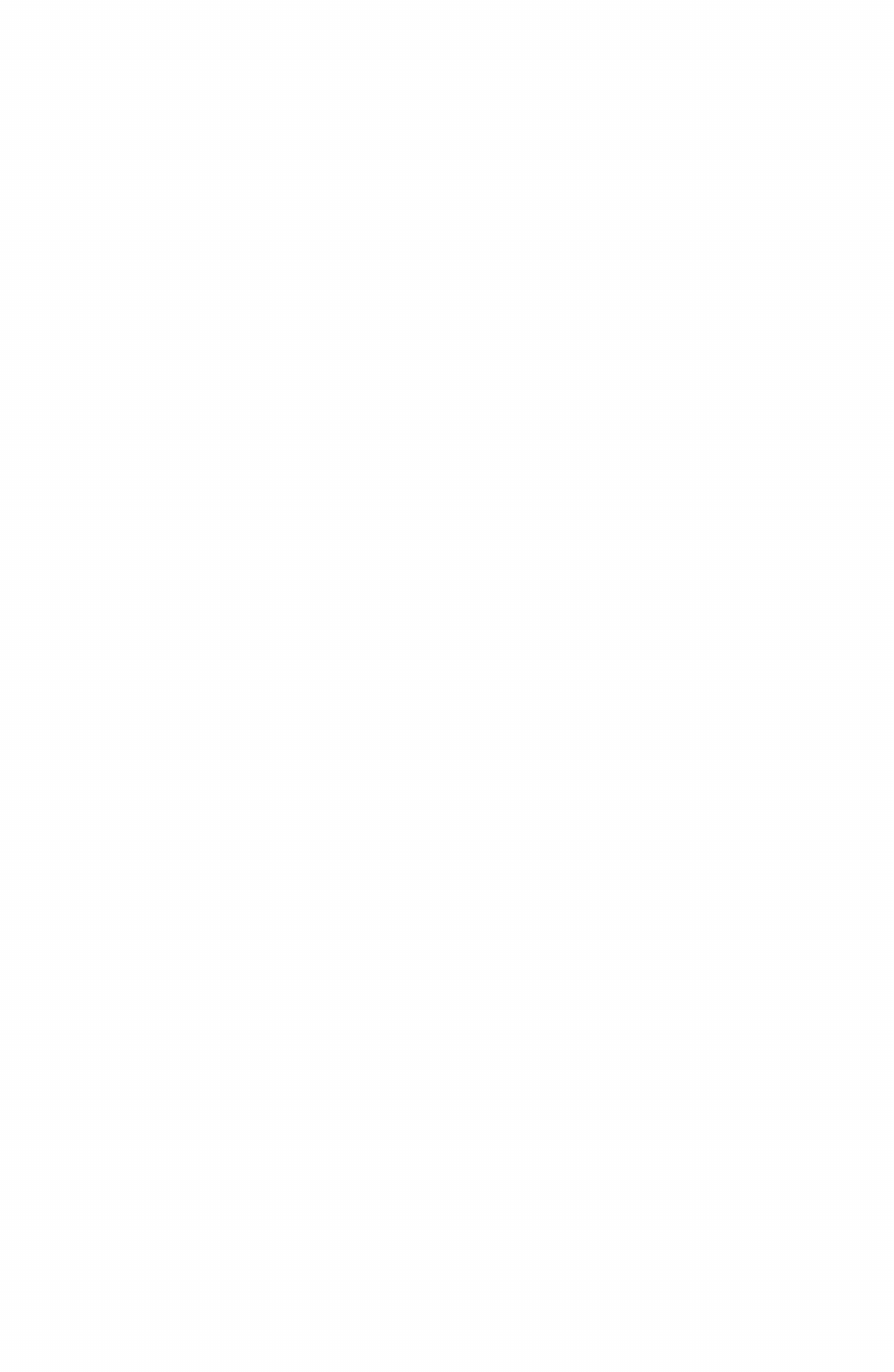## PACIFIC JOURNAL OF MATHEMATICS

## EDITORS

DONALD BABBITT (Managing Editor) University of California Los Angeles, California 90024

HUGO ROSSI University of Utah Salt Lake City, UT 84112

C. C. MOORE and ARTHUR AGUS

University of California Berkeley, CA 94720

J. DUGUNDJI

Department of Mathematics University of Southern California Los Angeles, California 90007

R. FINN and J. MILGRAM Stanford University Stanford, California 94305

## ASSOCIATE EDITORS

R. ARNES **E. F. BECKENBACH B. H. NEUMANN F. WOLF K. YOSHIDA** 

## SUPPORTING INSTITUTIONS

UNIVERSITY OF ARIZONA UNIVERSITY OF BRITISH COLUMBIA CALIFORNIA INSTITUTE OF TECHNOLOGY UNIVERSITY OF CALIFORNIA MONTANA STATE UNIVERSITY UNIVERSITY OF NEVADA, RENO NEW MEXICO STATE UNIVERSITY OREGON STATE UNIVERSITY

UNIVERSITY OF OREGON UNIVERSITY OF SOUTHERN CALIFORNIA STANFORD UNIVERSITY UNIVERSITY OF HAWAII UNIVERSITY OF TOKYO UNIVERSITY OF UTAH WASHINGTON STATE UNIVERSITY UNIVERSITY OF WASHINGTON

Printed in Japan by International Academic Printing Co., Ltd., Tokyo Japan